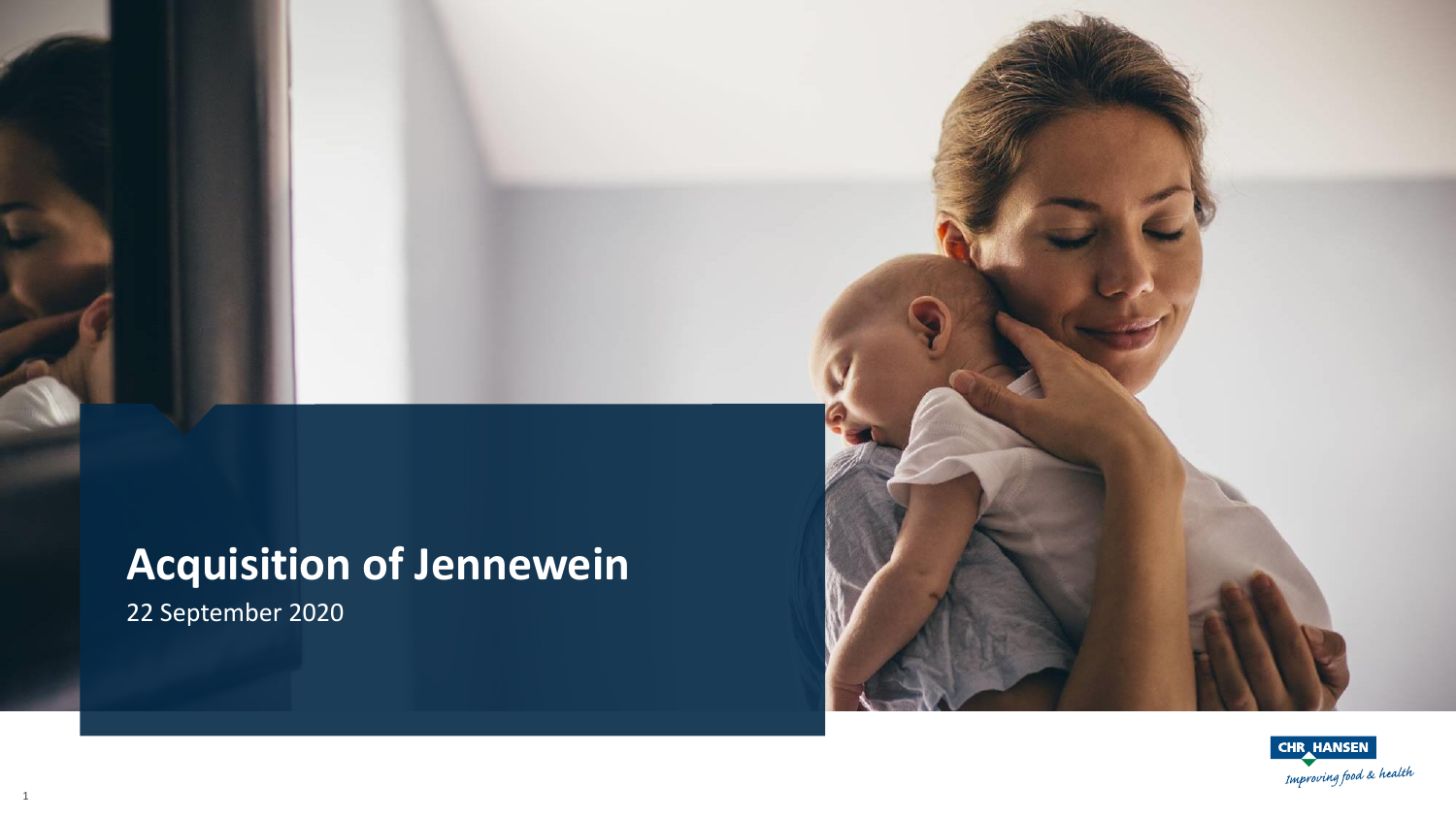#### **Safe harbor statement**

This presentation contains forward-looking statements that reflect management's current views with respect to certain future events and potential financial performance. Forward-looking statements are other than statements of historical facts. The words "believe," "expect," "anticipate," "intend," "estimate," "outlook," "will," "may," "continue," "should" and similar expressions identify forward-looking statements.

Forward-looking statements include statements regarding: objectives, goals, strategies, outlook and growth prospects; future plans, events or performance and potential for future growth; liquidity, capital resources and capital expenditures; economic outlook and industry trends; developments of the Company's markets; the impact of regulatory initiatives; and the strength of competitors. The forward-looking statements in this presentation are based upon various assumptions, many of which are based, in turn, upon further assumptions, including without limitation, management's examination of historical operating trends, data contained in records and other data available from third parties.

Although the Company believes that these assumptions were reasonable when made, these assumptions are inherently subject to significant known and unknown risks, uncertainties, contingencies and other important factors which are difficult or impossible to predict and may be beyond our control. Such risks, uncertainties, contingencies and other important factors could cause the actual results of the Company or the industry to differ materially from those results expressed or implied in this presentation by such forward-looking statements.

The information, opinions and forward-looking statements contained in this presentation speak only as at the date of this presentation, and are subject to change without notice. The Company and its respective agents, employees or advisors do not intend to, and expressly disclaim any duty, undertaking or obligation to, make or disseminate any supplement, amendment, update or revision to any of the information, opinions or forwardlooking statements contained in this presentation to reflect any change in events, conditions or circumstances beyond what is required by applicable law or applicable stock exchange rules and regulations.

By viewing this presentation, you acknowledge and agree to be bound by the foregoing limitations and restrictions.

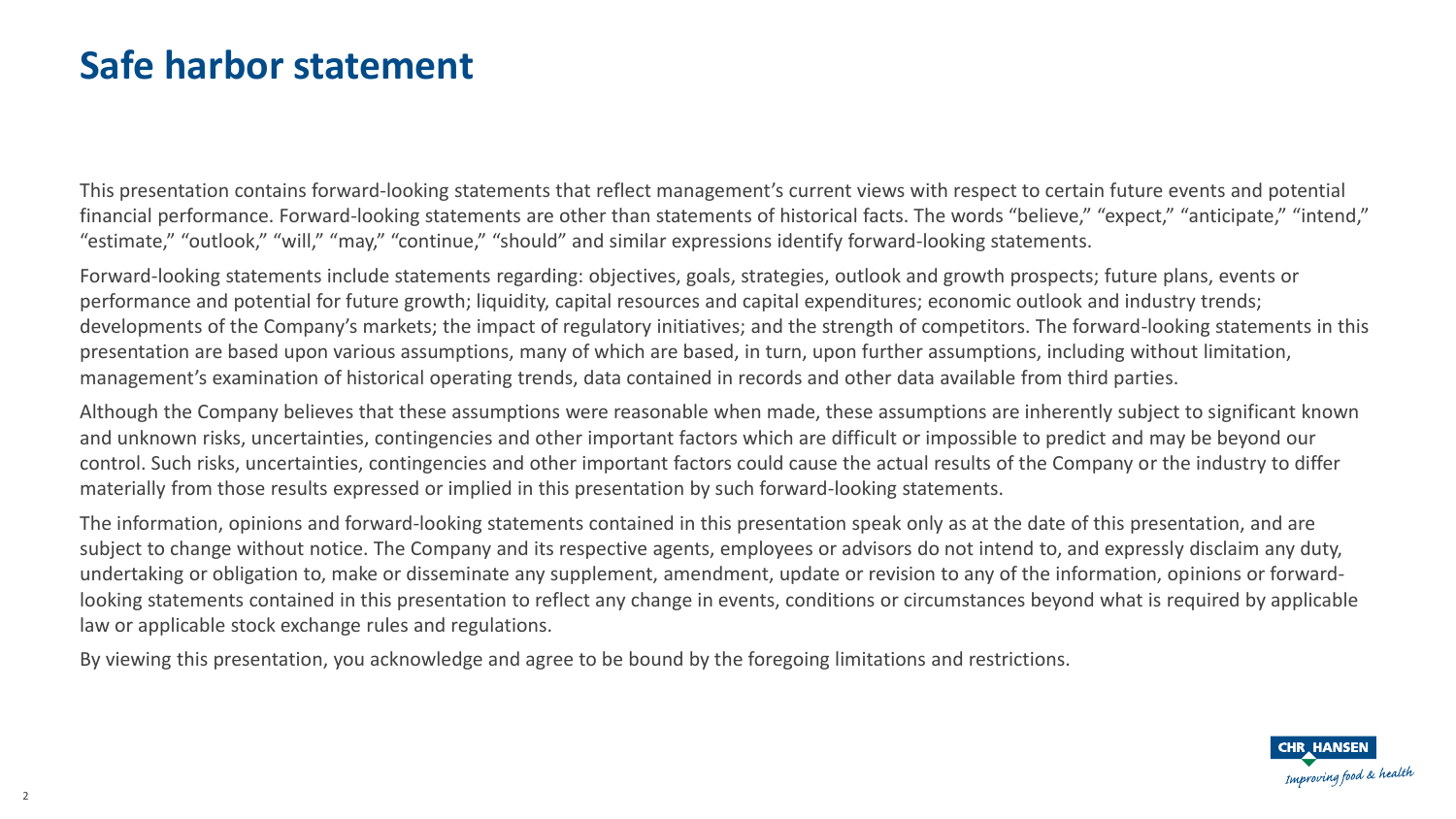### **Chr. Hansen acquires Jennewein**

to enter and lead the emerging, high-growth Human Milk Oligosaccharides (HMO) market

#### **ACQUISITION RATIONALE**

- **1. Enter high-growth HMO market as a global leader with strong product portfolio, customer reach and IP protection**
- **2. Strengthen position in infant segment by adding HMOs (prebiotics) to offering and become a broader microbiome player**
- **3. Extend Microbial Platform by adding capabilities in value-added fermentation with attractive synergy potential**
- **4. Leverage R&D and commercial capabilities to build science and bring HMOs to larger customer base**
- **5. Strong cultural fit & alignment on purpose**

#### **TRANSACTION DETAILS**

- Transaction value of EUR 310m on a debt-free basis
- Financed through committed facilities from existing debt financing partners
- Leverage to increase short-term to 3.5-4x EBITDA
- Capex investment of EUR >200m until 2025 including a brown-field factory to meet volume demands from long-term contracts
- 2019/20 outlook and long-term financial ambition unchanged
	- Accreditive to Group organic growth after 2020/21
	- EBIT margin potential in line with Group beyond 2024/25
- Jennewein to operate as a separate, full value chain as part of Health & Nutrition
- Closing expected for September 2020



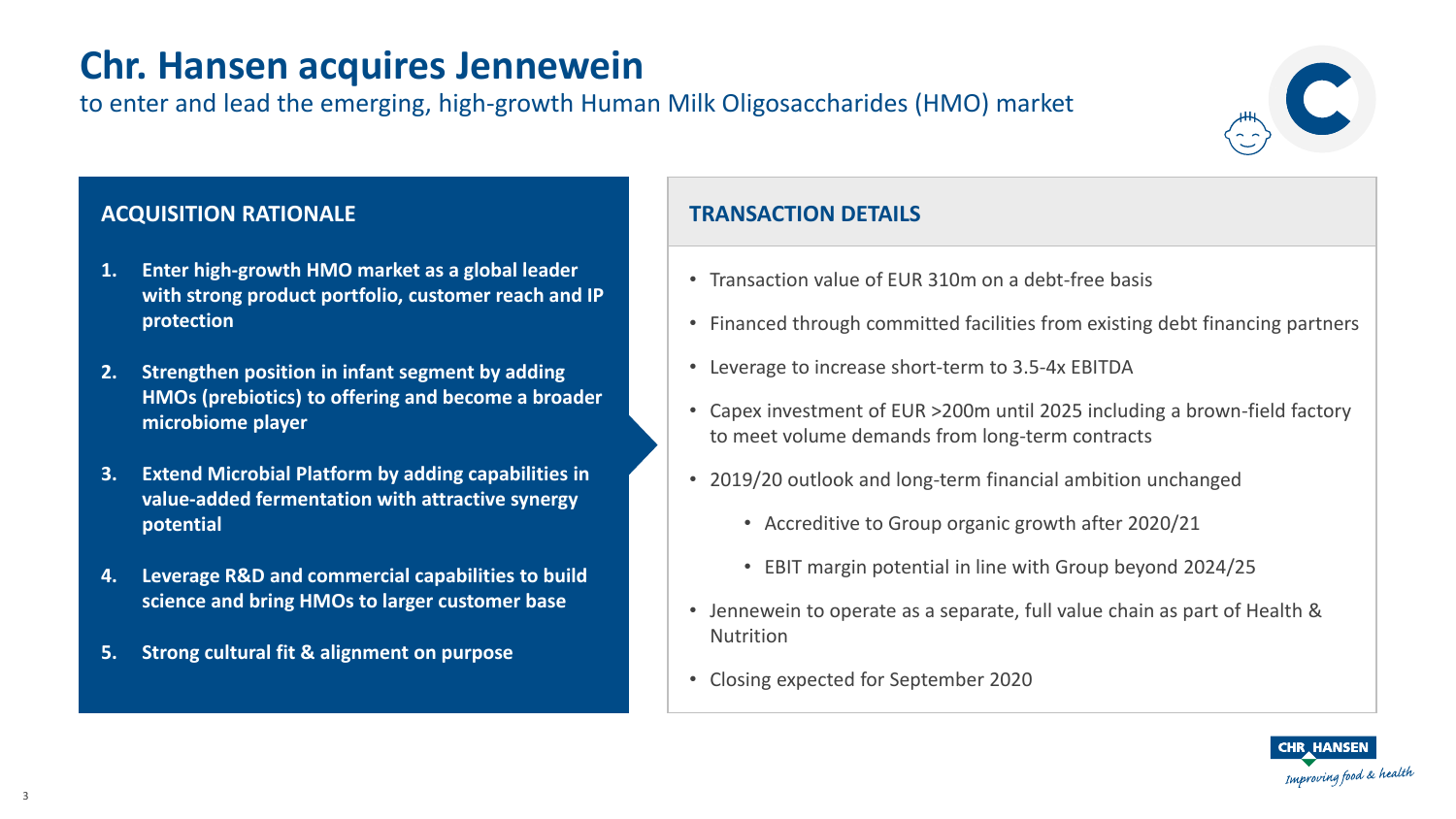#### **HMOs and probiotics**

represent complementary and synergistic ways of modulating the microbiome





**HMOs (prebiotics) 'Food for good bacteria'**



**Probiotics 'Good bacteria'**

Live microorganisms that convey health benefits when administered in adequate amounts



**Definition** Essential groups of milk sugars that are naturally occurring in human breast milk and stimulate growth of beneficial microorganisms

**Penetration in infant formula** ~5% ~20-30%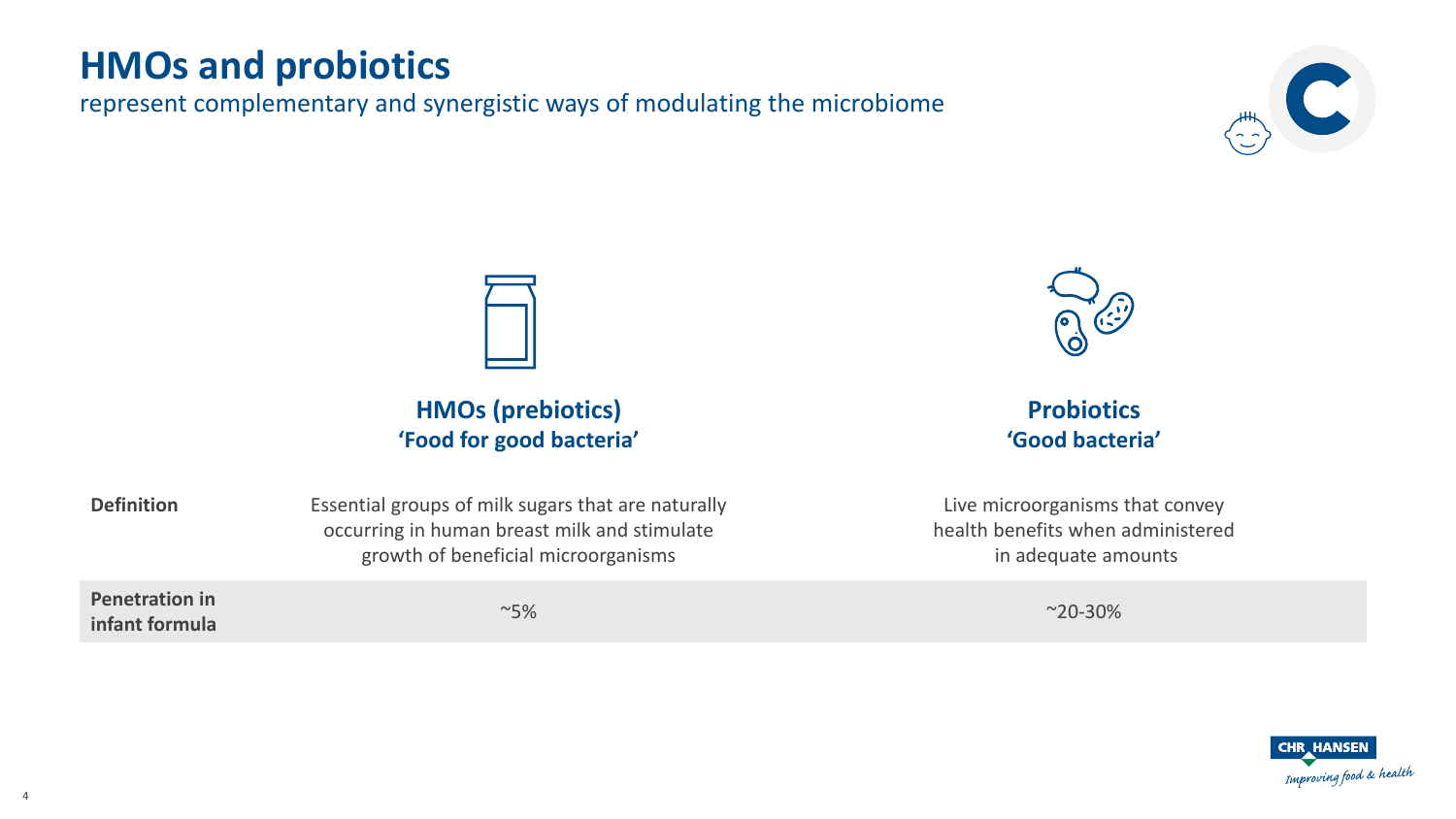## **High growth in global HMO market**

**Premiumization** "Best for my child" trend in infant

driven by consumer demand for 'close-to-nature' infant formula and increasing scientific evidence



**STRONG GROWTH DRIVERS HMO MARKET EXPECTED TO EXPAND RAPIDLY** Addressable market in EUR<sup>1</sup>





**Regulation**

1 Management estimates. 2 Lighthouse is defined as a new business area of strategic importance with minimum revenue potential of EUR 100m per year and above Group growth rates.

new applications e.g. supplements

formula to drive penetration

HMOs already approved in NA,

further countries to come

Europe and parts of LATAM and Asia;

health benefits for infants and adults

**Product innovation Combination blends and move into** 

**Clinical evidence** Building science and evidence around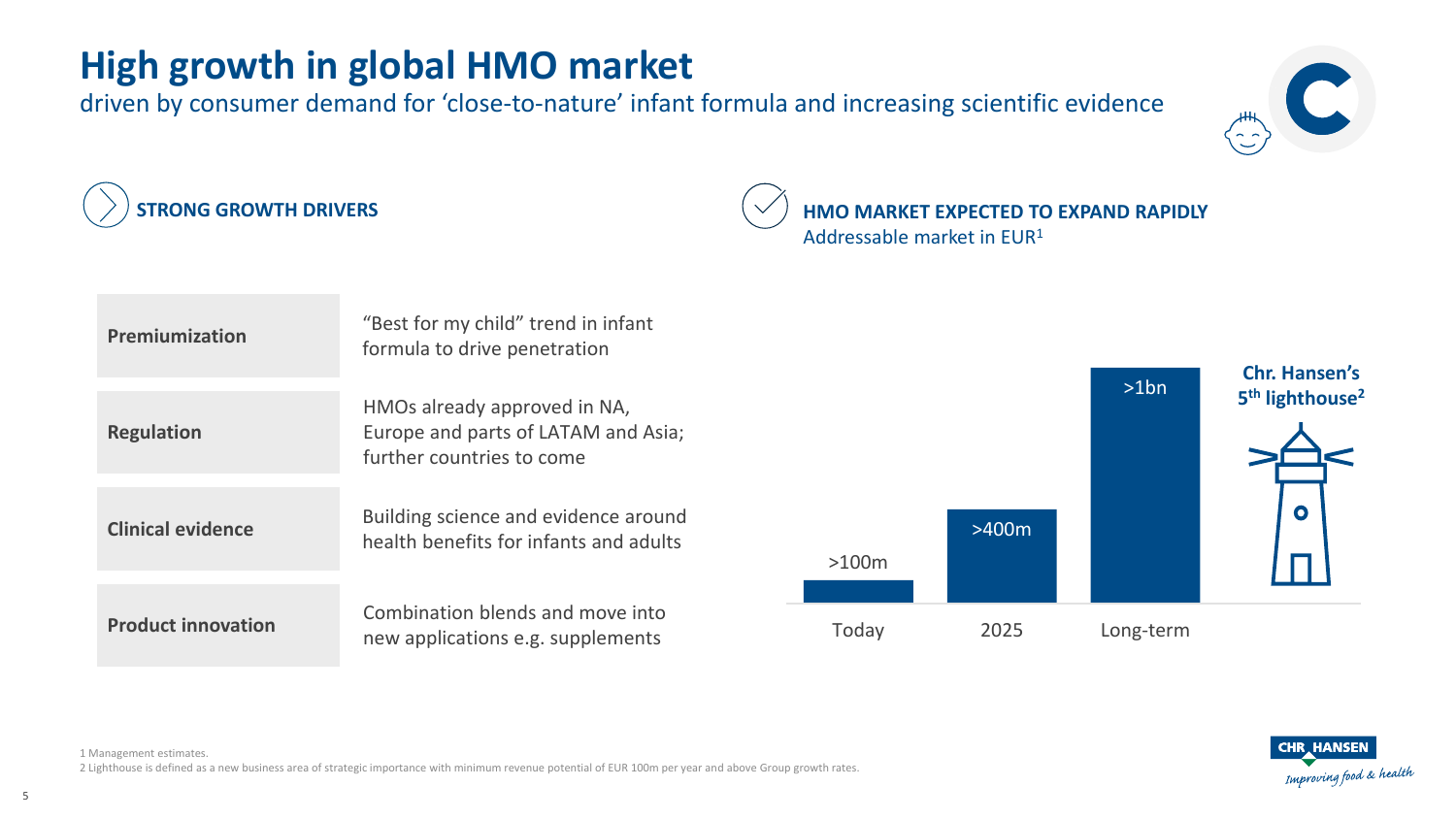

### **Jennewein is a pioneer**

with strong product portfolio, customer reach and IP





- German biotechnology company founded in 2005
- Expected to generate EUR 50m revenue with net EBIT loss in 2020/21
- Headquartered near Bonn, Germany, with 100 employees
- Commercial-scale HMO manufacturing with highly cost-competitive and IP protected downstream production process (more than 200 patents)
- Industry-leading product offering with six HMOs commercialized and strong product pipeline
- Broad customer portfolio working with major infant formula brands







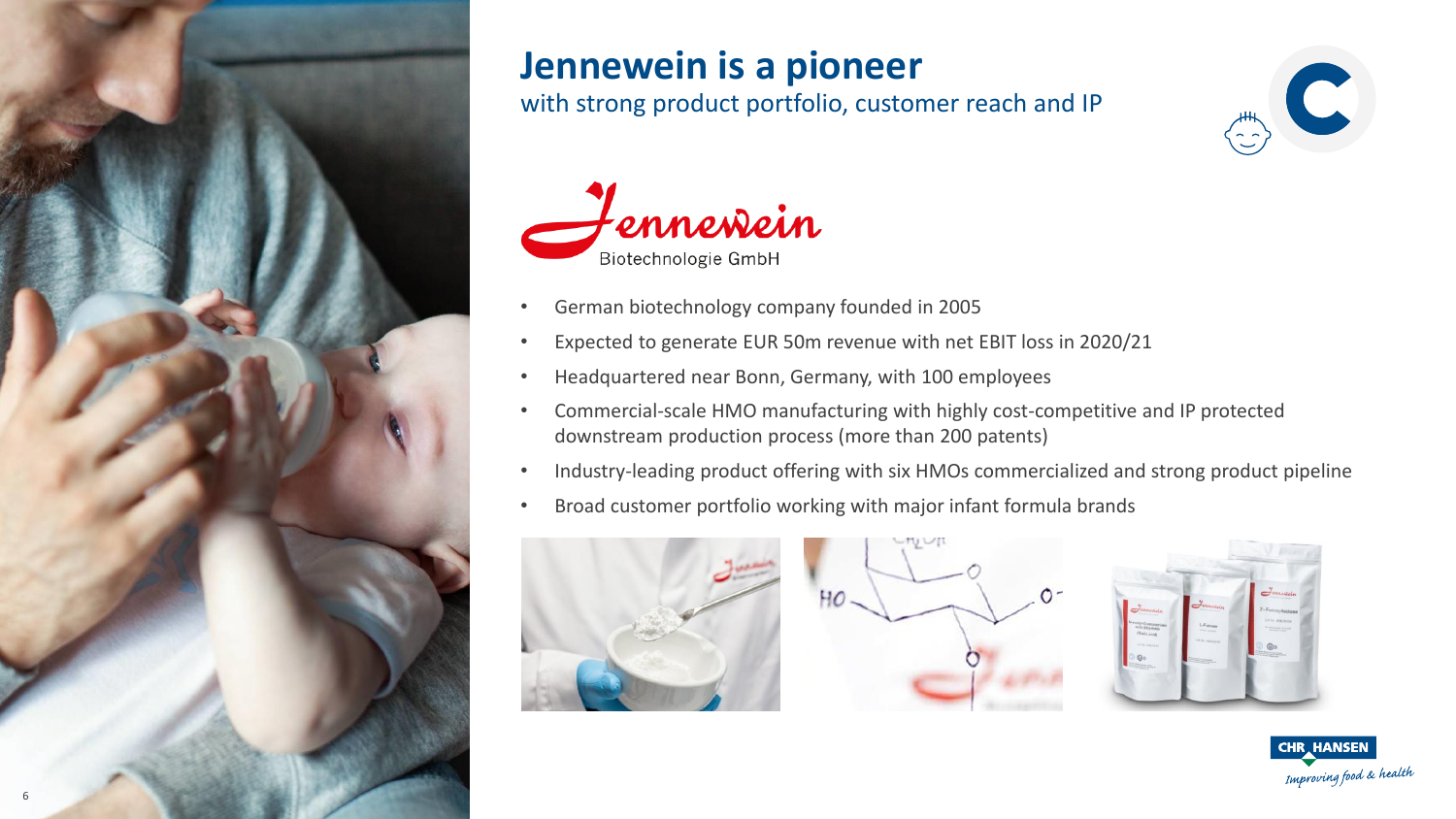- EUR >200m capex investment until 2025 including brownfield factory
- Drawing on capabilities and IP from Chr. Hansen and Jennewein
- Significant opportunities for quick and cost-efficient expansion near- and longterm

### **To capture growth and drive scale**

we will build a global state-of-the-art HMO manufacturing site



#### **FERMENTATION AND DOWNSTREAM**

in Kalundborg, Denmark



**DOWNSTREAM AND R&D** near Bonn, Germany



**FERMENTATION AND SPRAY-DRYING**  via CMOs



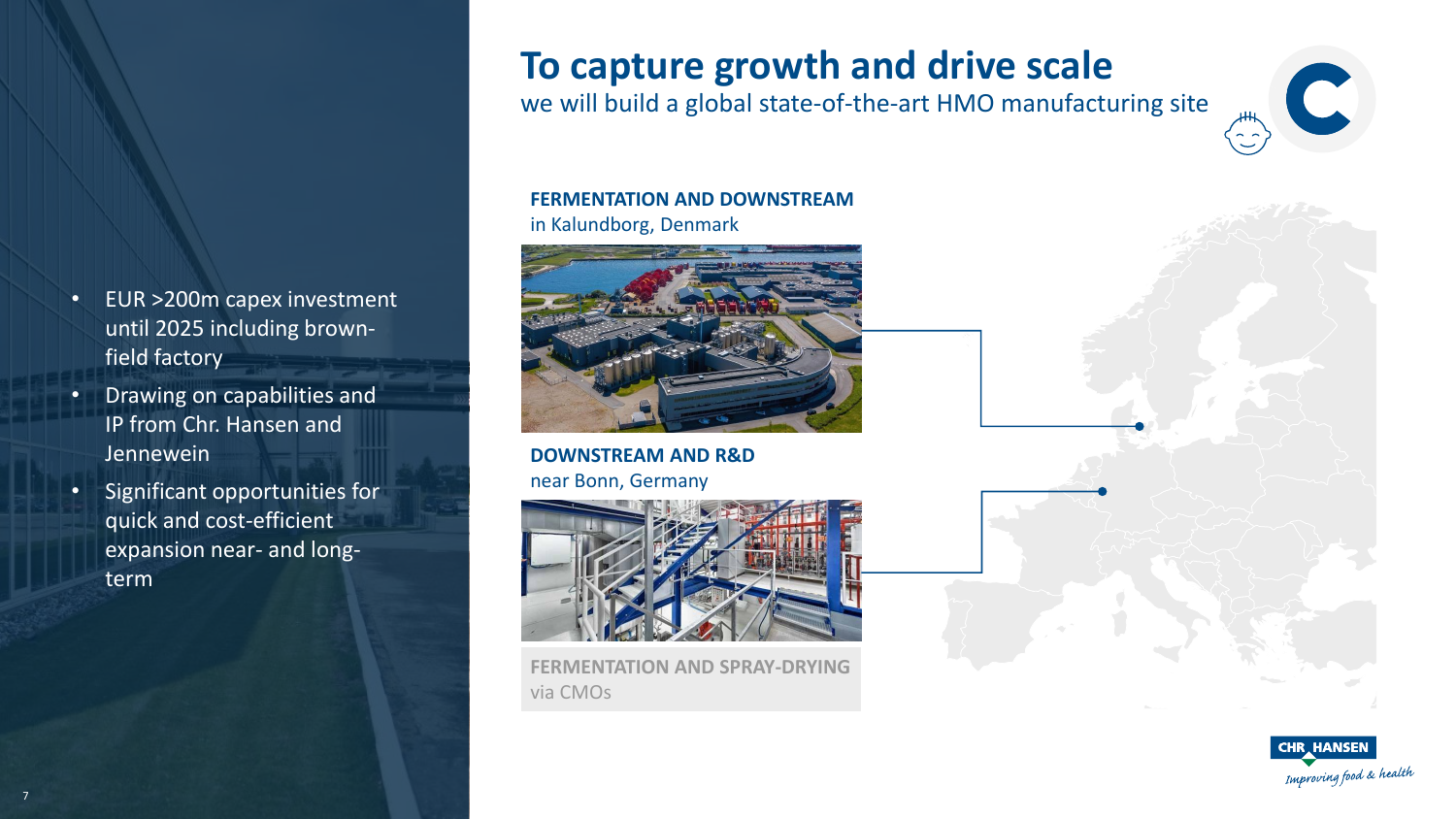# **Acquisition of Jennewein fully in line with 2025 Strategy**

to pursue bolt-on acquisitions to strengthen Microbial Platform and build scale in Health & Nutrition



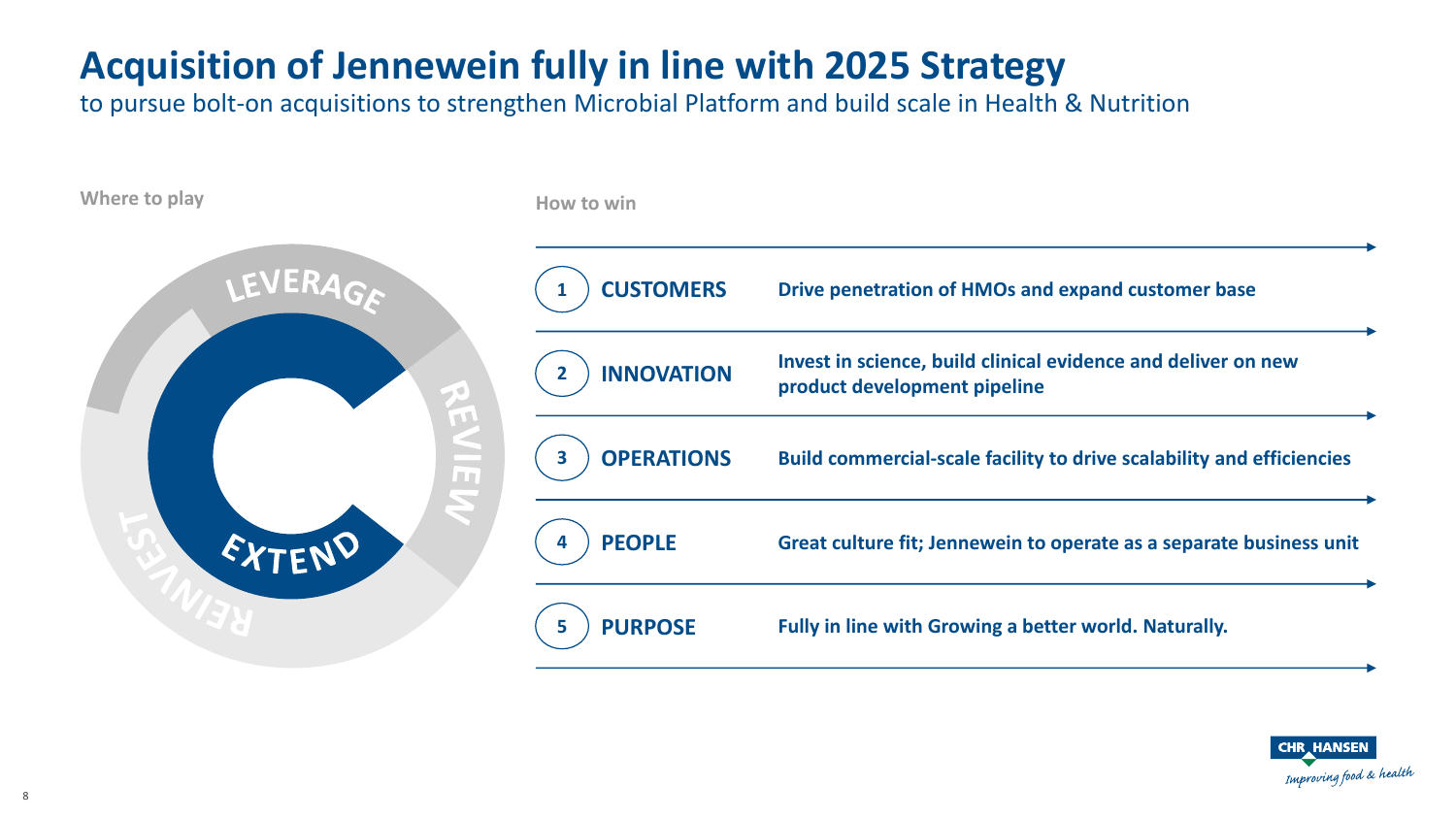# **Let's grow a better world. Naturally.**

By pioneering microbial science to improve food, health and productivity for a sustainable future.